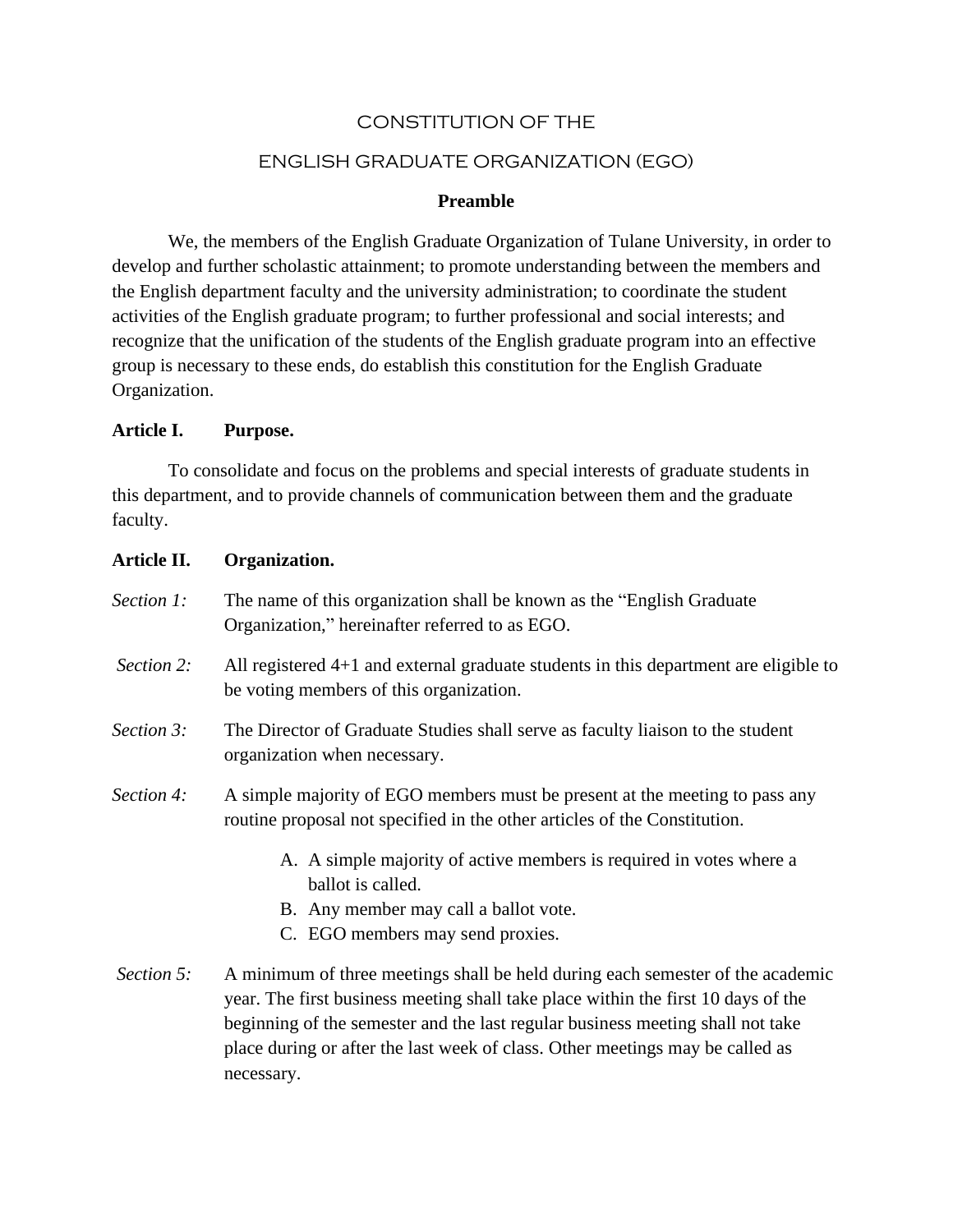- A. Any member has the power to move to adjourn a meeting after one hour and fifteen minutes.
- B. Officers shall establish regular meeting times after the first meeting and prior to the second.
- C. Emergency or non-scheduled meetings may also be called in the following manner:
	- a. By majority vote of the officers of EGO.
	- b. By written request of the majority of the members of EGO.
	- c. Such requests are to be submitted to the president.
- *Section 6:* The assembly shall have the right to call a vote of confidence regarding an EGO official or representative. The petitioned officer or representative shall be given at least one week's notice in writing and shall be given the opportunity to speak in his/her/their defense prior to the vote. A two-thirds vote of no confidence shall be sufficient for removal of the official or representative. After a vote of no confidence has been accepted, a new election shall be held at the next meeting to fill the vacancy.

### **Article III. Organization Officials**

- *Section 1:* Nominations for officials of EGO may be made by any member of the organization either in person or in writing. An EGO meeting will be scheduled for nominees to introduce themselves and present a statement of purpose. Elections for the following academic year will take place in the spring semester. The officers and the election process of this organization shall be as follows:
	- A. President, Vice-President, Secretary-Treasurer, and 1 representative + a proxy who will attend meetings of the Graduate School Student Association (GSSA), our umbrella organization.

2A. The representatives shall be elected by the general membership in accordance to GSSA guidelines: one +1 year or external MA student and one proxy 4+1 student. Representatives will serve a one academic year term.

- B. The President, Vice-President, and Secretary-Treasurer shall be elected in the spring, to serve for the following academic year. Elections shall be held during the first half of April and no later than April  $15<sup>th</sup>$ .
- C. Representatives shall be elected in the fall to serve for the current academic year.
- D. After elections for the following academic year are made, the previous year's elected officials will meet with the incoming elected officials to explain each office and their responsibilities.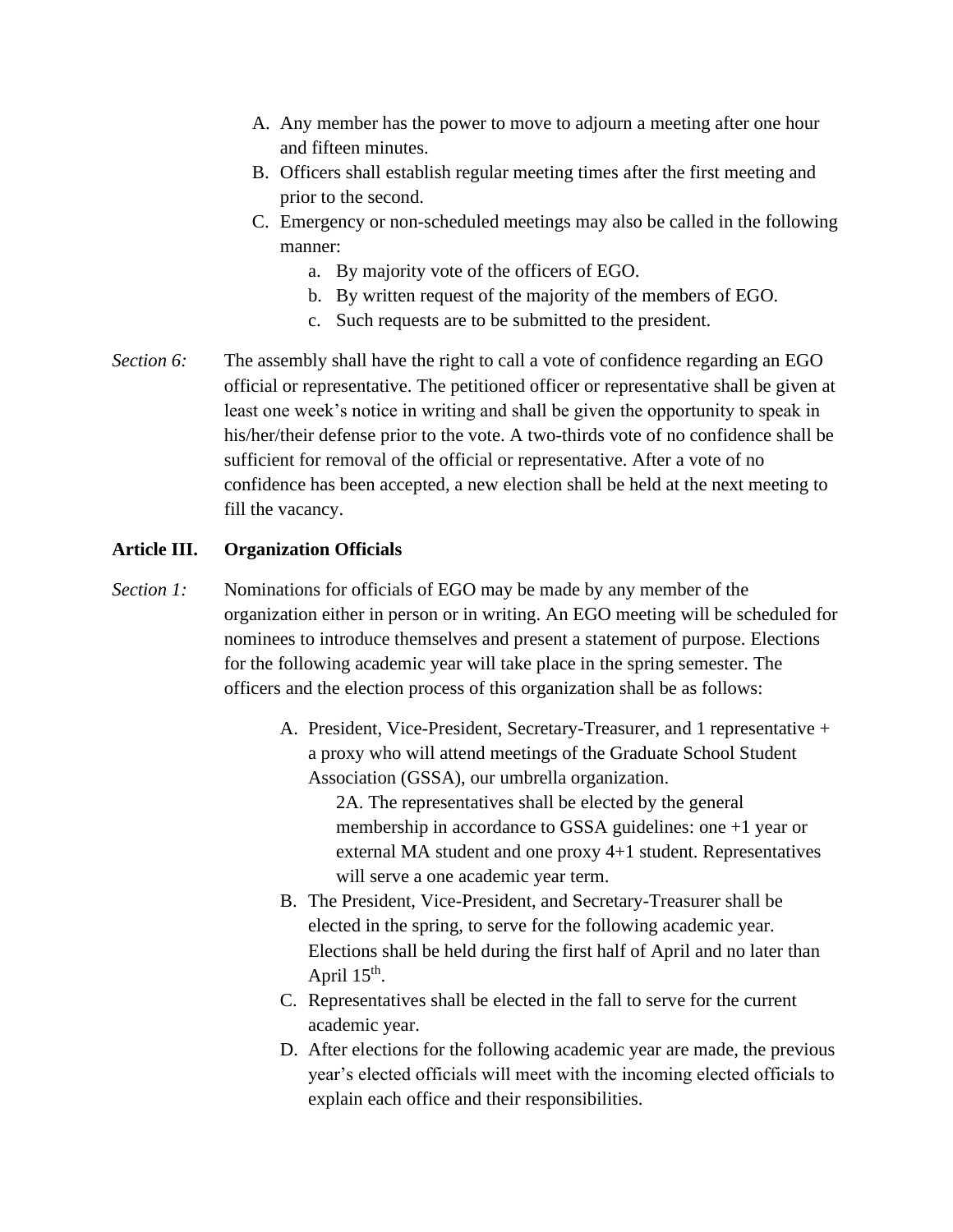- *Section 2:* The officials of this organization shall carry out the provisions of this Constitution and any by-laws enacted in accordance therewith:
	- A. The President shall preside over all EGO meetings. The President shall oversee the handling of communications and EGO maintenance. The President shall serve on the Faculty Executive Committee as a third representative having a voice but no vote.
	- B. The Vice-President shall have the duty of distributing a copy of the Constitution and any by-laws to all new students at the introductory meeting. The Vice-President shall post a working agenda one week prior to each EGO meeting. On the day of the meeting, the agenda shall be distributed in a print out.
	- C. The Treasurer shall administer and keep records of EGO's financial activities. The Treasurer shall have the additional responsibility of formulating a budget request to be submitted to the GSSA and shall present and discuss the budget at a scheduled business EGO meeting. The Treasurer shall keep the organization informed about the status of the budget.
	- D. The Secretary shall make public and keep a permanent record of the complete proceedings of the EGO meetings, and present the minutes of the previous meeting within the first 10 minutes of the current meeting. It shall be the responsibility of the Secretary to maintain contact with the organization's GSSA representatives in order to maintain the organization's proceedings with GSSA.

## **Article IV. Amendments.**

- *Section 1:* Amendments or revisions to this Constitution, or a new Constitution, may be initiated by a two-thirds vote of the active members or by petition to the organization signed by a majority of the active members.
	- A. A proposed amendment may be ratified at the next EGO meeting by a twothirds majority of the members.
- *Section 2:* Proposed amendments for the 2019-2020 academic year are as follows:
	- (1) Due to a period of EGO inactivity, officers for the 2019-2020 academic year will be elected in the fall of 2019. Officers for the 2020-2021 academic year will be elected in the spring of 2020.
	- (2) Due to a period of EGO inactivity, the fall semester of 2019 will only hold two meetings. The required minimum of three meetings will resume in the spring semester of 2020.